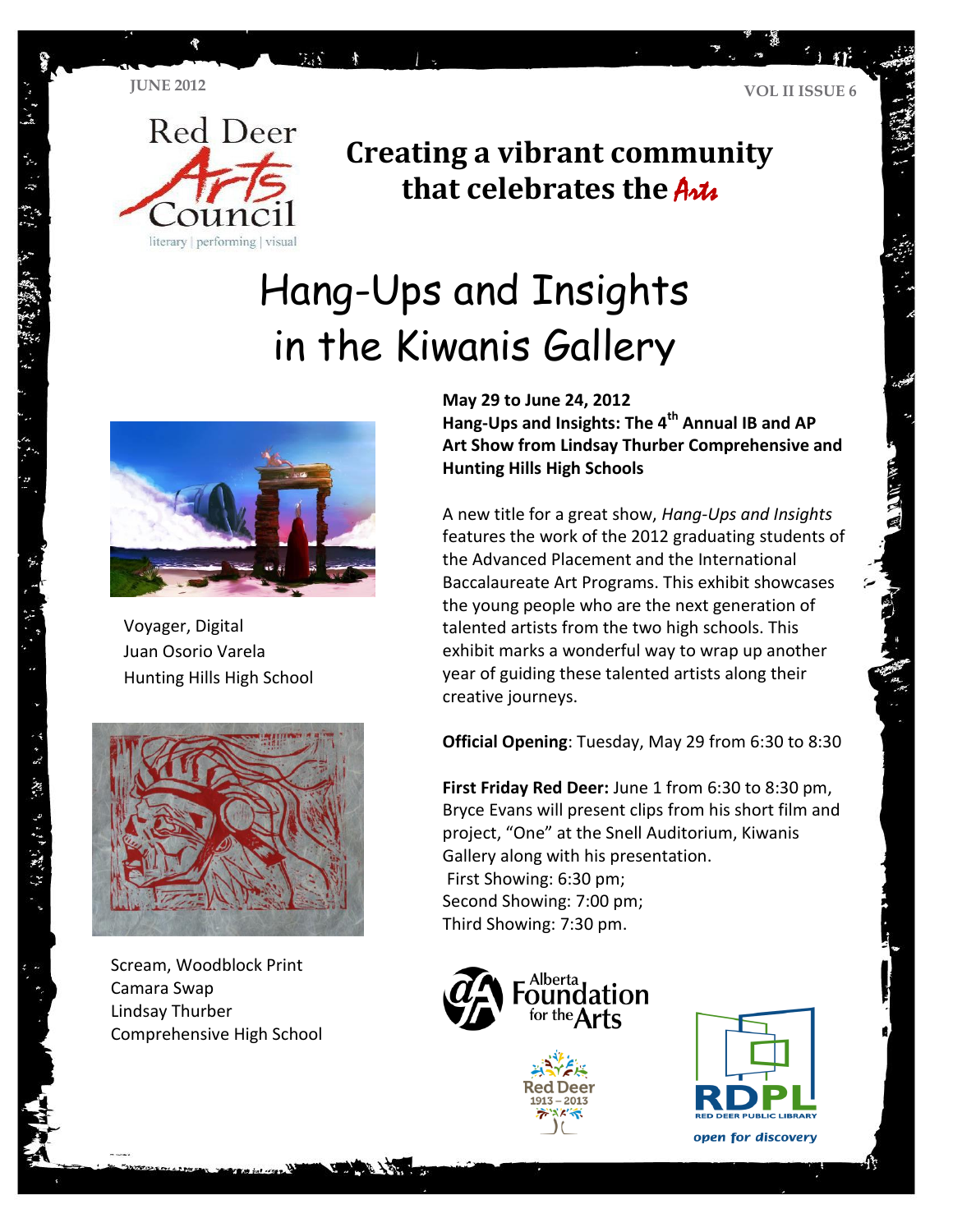$\ddot{\mathbf{z}}$  $\mathcal{R}$  .

经进行程序

### **JUNE 2012 VOL II ISSUE 6** Red Deer's Own Visual Arts Event: Red Deer Artwalk Festival, June 9 to 16

In 1988, the Red Deer Downtown Business Association, the City of Red Deer and the Red Deer and District Allied Arts Council teamed to form a new venture called "Art Walk", in which local art was displayed in (mainly) downtown businesses. The public was invited to walk from one venue to another to view the art. There were very few art galleries in Red Deer at that time but downtown businesses made space for artists to display their works in their windows and on their shelves. A shuttle bus was made available to transport patrons to more out-of-the-way venues, such as Red Deer College and Red Deer and District Museum. A committee was struck to continue the event from year to year.

In the mid-1990s, the DBA withdrew from Art Walk. The committee continued the event, changing from static displays in businesses to a dynamic gathering of arts and artists in one location, first in City Hall Park and then, in Rotary Recreation Park East, its present location. The Allied Arts also withdrew its sponsorship after moving from the Old Court House. The City of Red Deer continued to assist by supplying secretarial and bookkeeping services. In 2006, this relationship also ceased and Artwalk has continued as an independent organization ever since.

Following an Artwalk in City Hall Park, the Artwalk Committee moved to make it a complete festival in Rotary Recreation Park East. It has grown to include many more exhibitors, with live music and a food concession. In 2005, two members from Artwalk were on the organizing committee for the first Alexander Way celebration that included a re-scheduled Artwalk festival, due to a June flood. Artwalk spearheaded the Mayor's Proclamation for Visual Arts Month in September of 2006. In 2007, Red Deer Artwalk became a weeklong festival with the addition of Artists about Town, Amble Gallery Tour, and an evening film night in partnership with RD College Motion Picture Arts.

**The 24th Red Deer Artwalk Festival** runs from June 9 – 16, and includes the following: **Artists-About-Town** features artists demonstrating their work, *and inviting all passersby to come out to the festival.* **Artists-About-Town** will start Saturday, June 9 at the Red Deer Market and continue throughout the following week at the Kerry Wood Nature Centre, City Hall Park, Veterans Park and the Recreation Centre. Artwalk's Facebook page will post details regarding the artists and times as they become available.

On Thursday, June 14th, join the **Artwalk Amble Gallery Tour.** This evening gallery tour will take you on a guided visit to a number of the City's art galleries. The tour starts and ends at the Red Deer Museum + Art Gallery (MAG) and finishes with a private reception. Tickets are \$20 for adults and \$15 for those under 13, and may be purchased at the MAG, Sunworks Home & Garden store. Their bus tour partners are the Harris-Warke Gallery, Kiwanis Gallery, MAG and Shirley Rimer's studio.

The grand event, **Artwalk Festival** day, will be in the park on Saturday, June 16 from 9-5. Enjoy art demonstrations, interactive activities and live music in a beautiful park setting at this free community allages event. This year, feature artists Mary Vanson will do Rosmalling; Wendy Meeres will do mixed media as demonstrations. Mai Maclean will do face painting and Patti Morris will do fiber/mixed media as participation arts. **Artwalk's** extensive Art Market, where visitors can buy exclusive original art, showcases the work of local and regional artists. The stage will be alive with the music of Cassandra Little Spoon McNaughton, JR3 (Josh Rickard Trio), Charlie Jacobson Duo, Michelle Joly with Kayla and Melody, Rebecca Raabis, Union Soundtrack and Chad Gillies.

**Put yourself in the picture! Buy a T-shirt – listen to the music – stop at the food booth – buy art - spend the day!**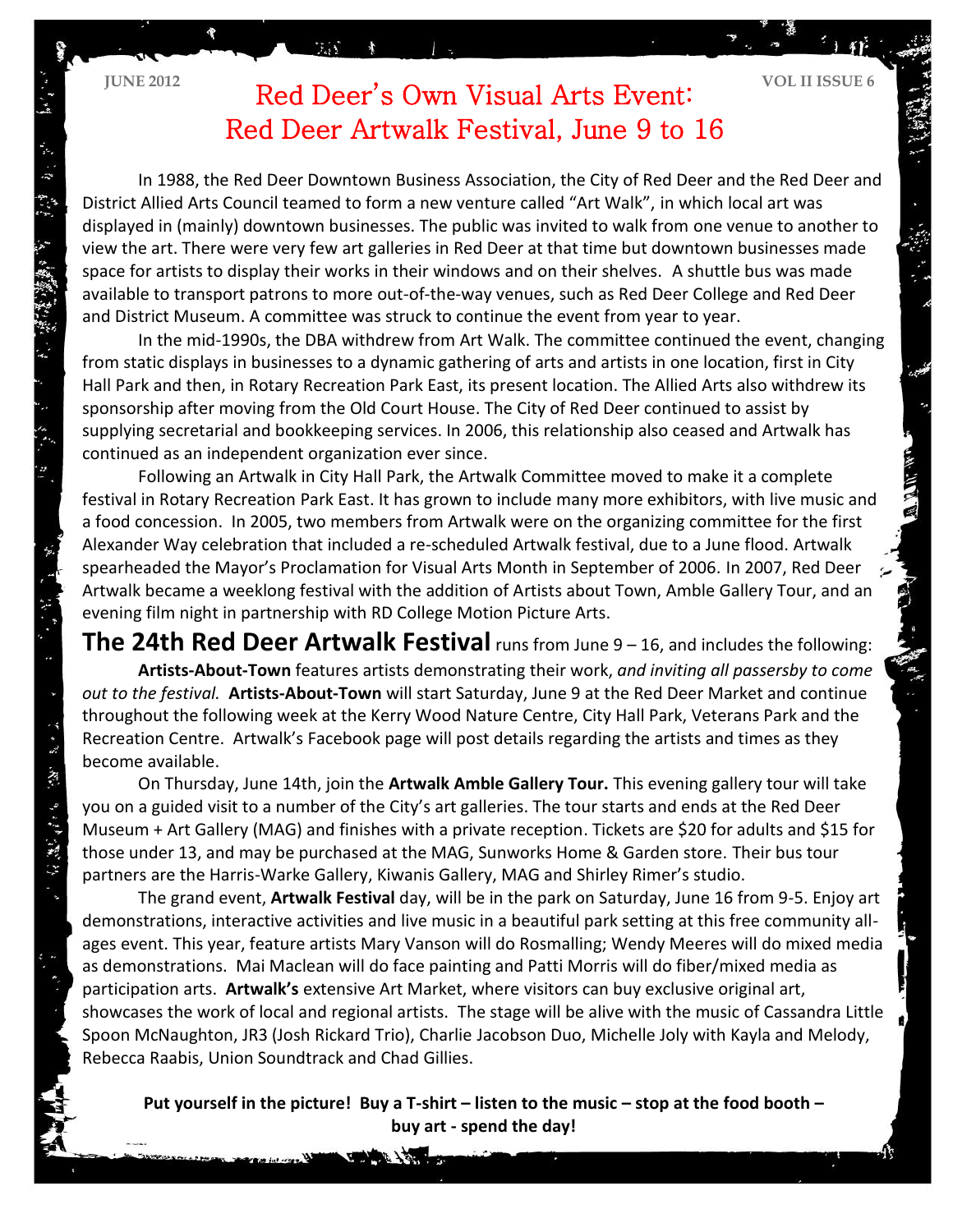**ない (感) きょきょう** 

### Red Deer Arts Council Report on the Member Survey, Part II

By Carol-Lynn Gilchrist, Chair, Programming and Events Committee

Last month we shared some of the results of our Member Survey and this month we're focusing on the questions that provide insight into how we stay connected and how we see ourselves as active participants in the RDAC community. The RDAC is committed to look at strategies that build a strong and interconnected art and culture community in Red Deer.

Our members are artists; they're creative and community-minded. You don't have to look far to see examples of events and social causes that call upon artists to create excitement or awareness by donating their time and talents to these activities. We are in demand. Community building is about making those personal connections, coming together for a purpose and rolling up your sleeves to get a job done. The RDAC also needs your talents and energy to help us to serve others. Can you recall the last time you helped the RDAC? In the Member Survey, we asked you to consider the many ways you could volunteer with us. The answers were not surprising, but the long-answers highlight a common symptom: burnout. Thankfully, the survey results also show that you are most likely (52%) to help out for "work bees" where you can go home at the end of the day feeling like you did something concrete! You also prefer a specific job, and will respond favourably to a general call for a specific task or event. These types of ad-hoc volunteer opportunities fit with your busy lives. In other words you'll let us know when you can lend a hand! The survey results also identified that most of the respondents did not see their level of commitment as on-going. This is in sharp contrast to the RDAC's real need to create a strong board and standing committees; to attract a core group of people with communications and marketing backgrounds, organizing our volunteers, as well as leadership skills.

 lounges so we will pursue that with those business owners. There was a long list of suggestions so Lastly, a summary of all things social! The results show that many members (60%) would like to see 2-3 social events per year. The Annual General Meeting (AGM) in the early spring will continue to be our major event. We heard positive comments about including entertainment from "Against the Wall Theatre" and our first Pecha Kucha night which featured five of Red Deer's professionally recognized visual and literary artists: Brian McArthur, Dawn Detarando, Darren Petersen, Leslie Greentree and John Burnham. There was support (52%) for planned but unstructured socializing at restaurants and thank you for your input for social activities. Until then, there is always "First Fridays Red Deer", which is a perfect time to grab a date, tour the gallery scene, and chat with fellow artists, gallery owners and arts supporters of all kinds.

#### Note to Kiwanis Gallery: First Friday Red Deer, June 1st

**MACRIS IN CASA** 

Bryce Evans is an emerging photographer with roots in Red Deer. This film entitled "One" is an insight into one teen's loneliness during the periods of high school and post-secondary education; a time where he finds himself, and the key to breaking out of the lonely mindset.

Bryce's Project Description: The one phenomenon that has continued to mystify beings on a mental, physical, philosophical and sociological basis is loneliness; for without interaction, it is impossible for us to function naturally. This is not only a visual representation of one of the most influential and universal struggles we endure, but a call to action to inspire change. The short film compliments the first chapter of ten photographs that Bryce has created with the project.

The State of the Company